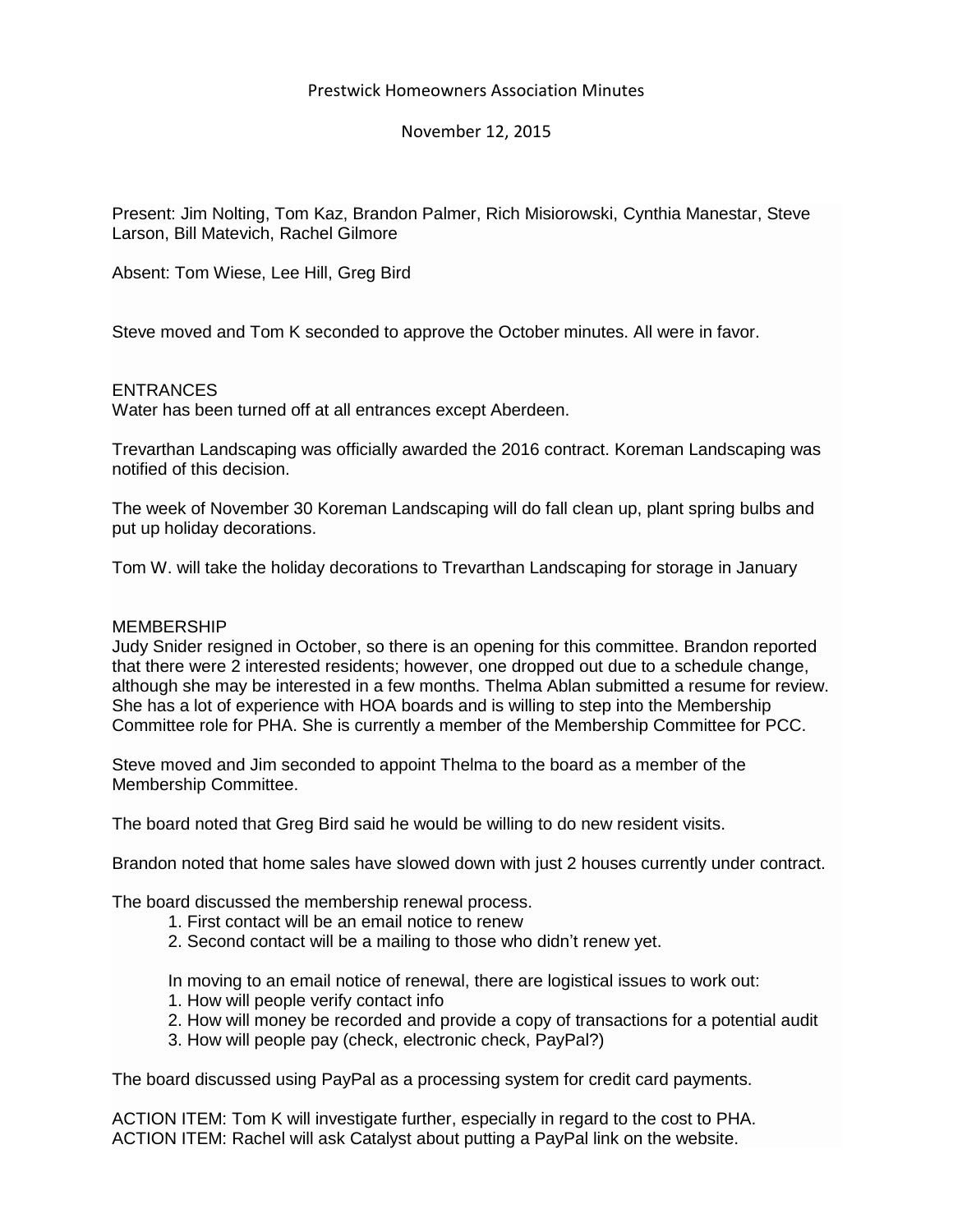ACTION ITEM: Rachel will also ask Catalyst about having a password-protected member directory and could members log in to verify their info when they renew.

## ARC

1. Discussion was held on 889 Glenbarr and the architectural review fees charged. Steve agreed that he needs to get a firm final cost of the project in order to know what fees to charge.

2. The current review fee structure is outdated. Under 10K is a \$100 charge. Between \$10 and 50K is a \$400 charge. 50K and up is a \$600 charge.

Steve recommends that members and non-members be charged different fees.

ACTION ITEM: Steve will create a fee structure and refund process for ARC for review at the December meeting. The new fee structure will take effect January 1, 2016. Cynthia offered to review the language.

3. Discussion of home on Aberdeen where the resident is installing a new sidewalk and new landscaping.

ACTION ITEM: Steve will check with the Village/Adam on exterior improvements and what requires a Village permit in regards to landscaping.

## FINANCIAL

Tom reported that PHA has taken in \$26,040 and spent \$28,637 so we have gone into the reserves. PHA still owes 2 final landscaping payment, plus the e/o insurance premium.

Discussion was held on selling ad space in the new emailed monthly summaries. Current advertisers would be approached about renewing ads for the e-news.

Trevarthan Landscaping should be offered the opportunity to submit an article in the monthly meeting summary.

Rich moved and Bill seconded that the treasurer's report be accepted. All were in favor.

**SOCIAL** 

# **SECURITY**

### WEB SITE

ACTION ITEM: Rachel will send updates to Catalyst including: minutes, Contact Us name/email/address, About Us contacts for officers and Board members, Steve's contact info for ARC questions.

GOVERNMENTAL